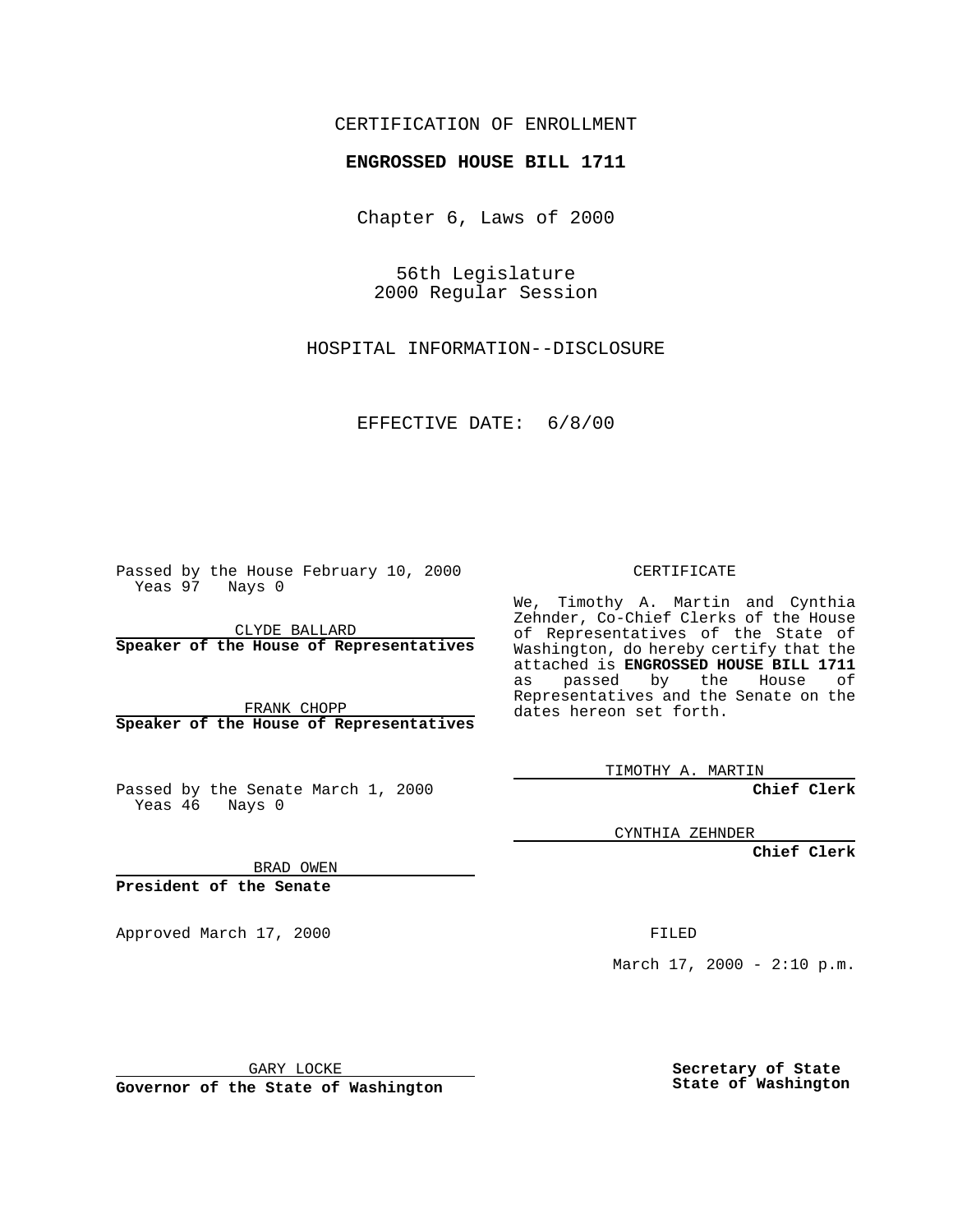## **ENGROSSED HOUSE BILL 1711** \_\_\_\_\_\_\_\_\_\_\_\_\_\_\_\_\_\_\_\_\_\_\_\_\_\_\_\_\_\_\_\_\_\_\_\_\_\_\_\_\_\_\_\_\_\_\_

\_\_\_\_\_\_\_\_\_\_\_\_\_\_\_\_\_\_\_\_\_\_\_\_\_\_\_\_\_\_\_\_\_\_\_\_\_\_\_\_\_\_\_\_\_\_\_

Passed Legislature - 2000 Regular Session

**State of Washington 56th Legislature 1999 Regular Session By** Representatives Campbell, Cody, Boldt and Parlette Read first time 02/03/1999. Referred to Committee on State Government.

1 AN ACT Relating to the disclosure of hospital information; amending 2 RCW 70.41.150 and 70.41.200; reenacting and amending RCW 42.17.310; and 3 adding new sections to chapter 70.41 RCW.

4 BE IT ENACTED BY THE LEGISLATURE OF THE STATE OF WASHINGTON:

5 **Sec. 1.** RCW 70.41.150 and 1985 c 213 s 24 are each amended to read 6 as follows:

7 Information received by the department through filed reports, 8 inspection, or as otherwise authorized under this chapter, ((shall 9 not)) may be disclosed publicly ((in such manner as to identify 10 individuals or hospitals, except in a proceeding involving the question 11 of licensure. Such records of the department shall at all times be 12 available to the council and the members thereof)), as permitted under 13 chapter 42.17 RCW, subject to the following provisions: 14 (1) Licensing inspections, or complaint investigations regardless

15 of findings, shall, as requested, be disclosed no sooner than three 16 business days after the hospital has received the resulting assessment 17 report;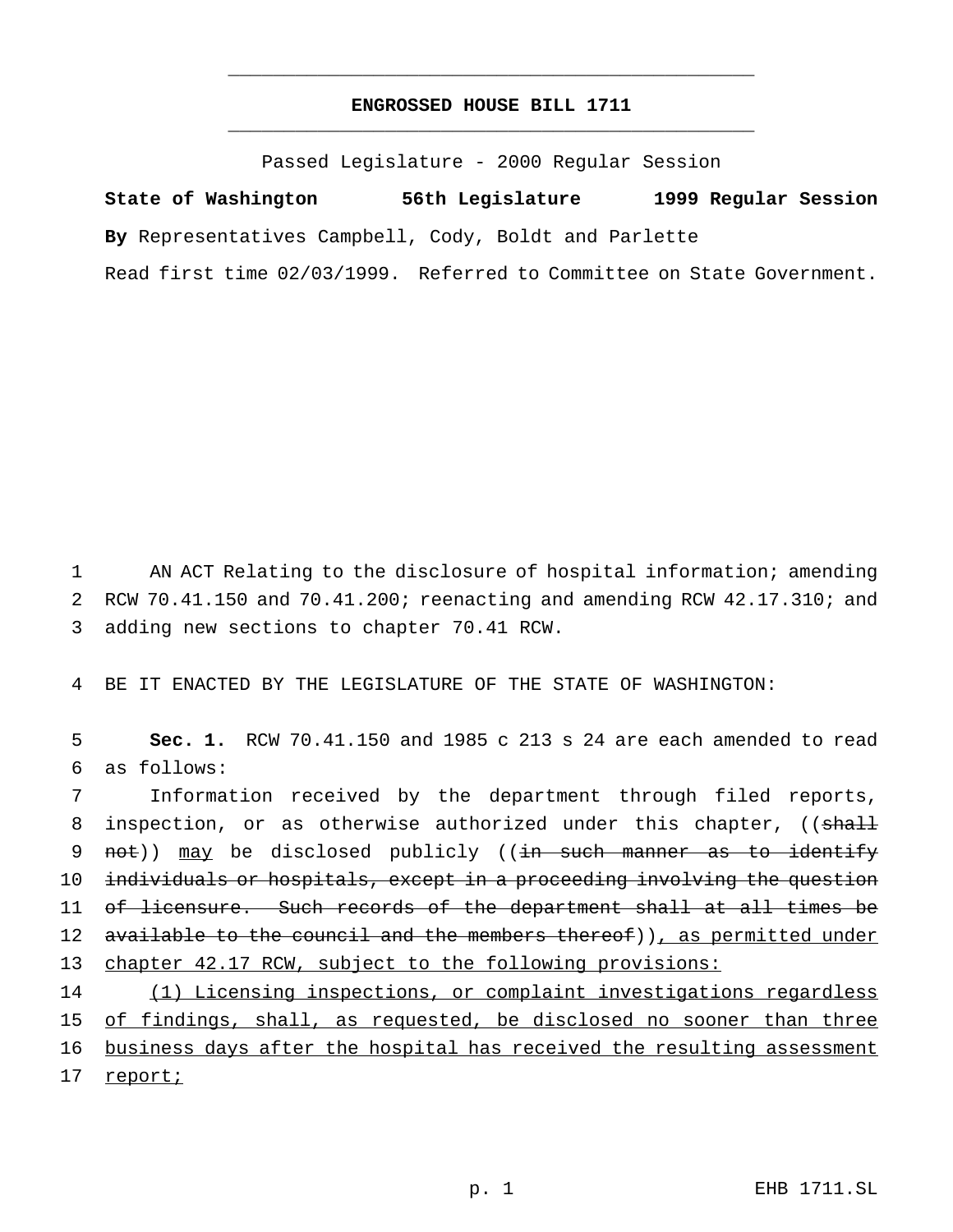(2) Information regarding administrative action against the license shall, as requested, be disclosed after the hospital has received the 3 documents initiating the administrative action;

 (3) Information about complaints that did not warrant an investigation shall not be disclosed except to notify the hospital and the complainant that the complaint did not warrant an investigation. If requested, the individual complainant shall receive information on 8 other like complaints that have been reported against the hospital; and (4) Information disclosed pursuant to this section shall not disclose individual names.

 NEW SECTION. **Sec. 2.** A new section is added to chapter 70.41 RCW to read as follows:

 Any complaint against a hospital and event notification required by the department that concerns patient well-being shall be investigated.

 **Sec. 3.** RCW 70.41.200 and 1994 sp.s. c 9 s 742 are each amended to read as follows:

 (1) Every hospital shall maintain a coordinated quality improvement program for the improvement of the quality of health care services rendered to patients and the identification and prevention of medical malpractice. The program shall include at least the following:

 (a) The establishment of a quality improvement committee with the responsibility to review the services rendered in the hospital, both retrospectively and prospectively, in order to improve the quality of medical care of patients and to prevent medical malpractice. The committee shall oversee and coordinate the quality improvement and 26 medical malpractice prevention program and shall ((insure)) ensure that information gathered pursuant to the program is used to review and to revise hospital policies and procedures;

 (b) A medical staff privileges sanction procedure through which credentials, physical and mental capacity, and competence in delivering health care services are periodically reviewed as part of an evaluation of staff privileges;

 (c) The periodic review of the credentials, physical and mental capacity, and competence in delivering health care services of all 35 persons who are employed or associated with the hospital;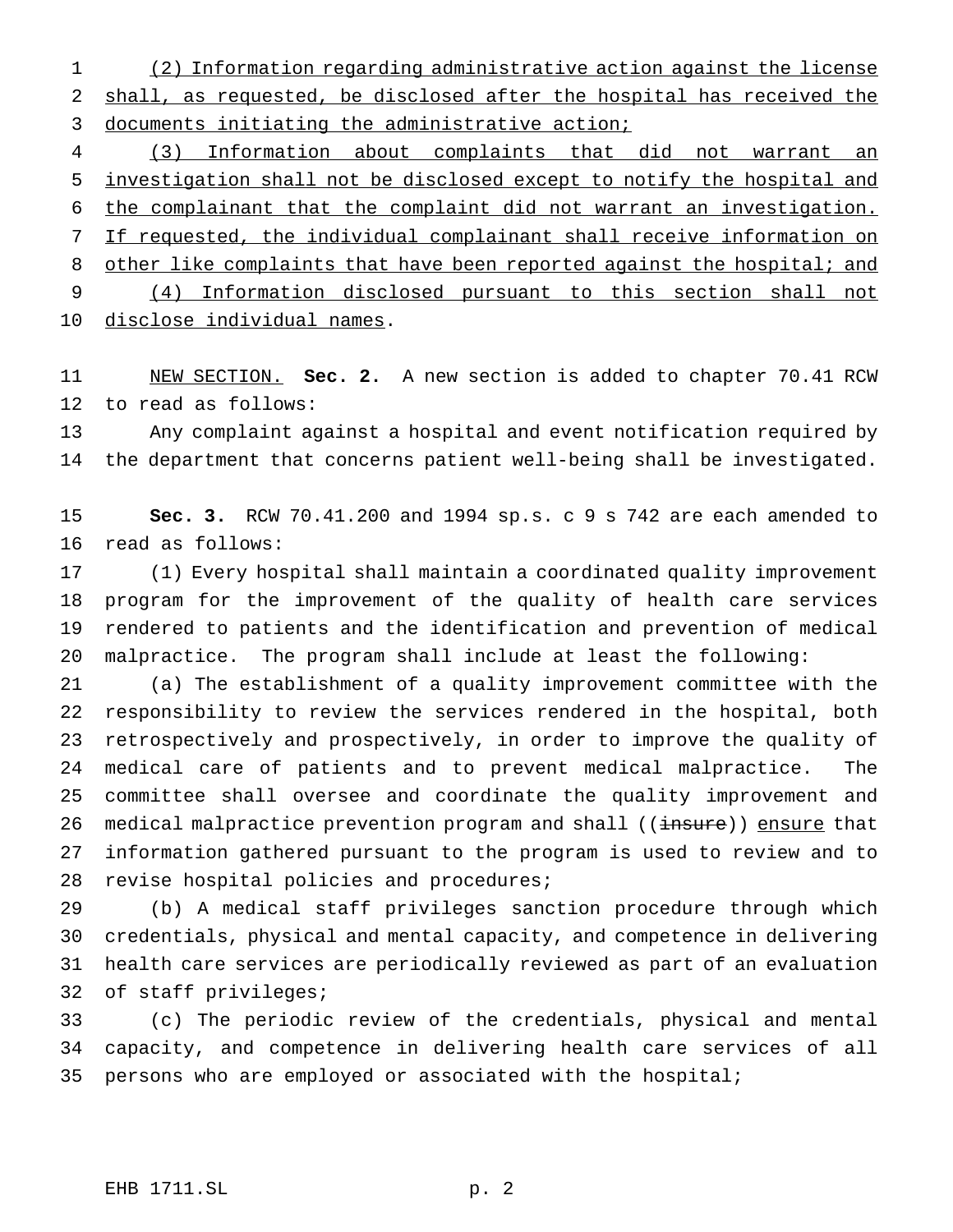(d) A procedure for the prompt resolution of grievances by patients or their representatives related to accidents, injuries, treatment, and other events that may result in claims of medical malpractice;

 (e) The maintenance and continuous collection of information concerning the hospital's experience with negative health care outcomes and incidents injurious to patients, patient grievances, professional liability premiums, settlements, awards, costs incurred by the hospital 8 for patient injury prevention, and safety improvement activities;

 (f) The maintenance of relevant and appropriate information gathered pursuant to (a) through (e) of this subsection concerning individual physicians within the physician's personnel or credential file maintained by the hospital;

 (g) Education programs dealing with quality improvement, patient safety, injury prevention, staff responsibility to report professional misconduct, the legal aspects of patient care, improved communication with patients, and causes of malpractice claims for staff personnel 17 engaged in patient care activities; and

 (h) Policies to ensure compliance with the reporting requirements of this section.

 (2) Any person who, in substantial good faith, provides information to further the purposes of the quality improvement and medical malpractice prevention program or who, in substantial good faith, participates on the quality improvement committee shall not be subject to an action for civil damages or other relief as a result of such activity.

 (3) Information and documents, including complaints and incident reports, created specifically for, and collected, and maintained by a quality improvement committee are not subject to discovery or introduction into evidence in any civil action, and no person who was in attendance at a meeting of such committee or who participated in the creation, collection, or maintenance of information or documents specifically for the committee shall be permitted or required to testify in any civil action as to the content of such proceedings or the documents and information prepared specifically for the committee. This subsection does not preclude: (a) In any civil action, the discovery of the identity of persons involved in the medical care that is the basis of the civil action whose involvement was independent of any quality improvement activity; (b) in any civil action, the testimony of any person concerning the facts which form the basis for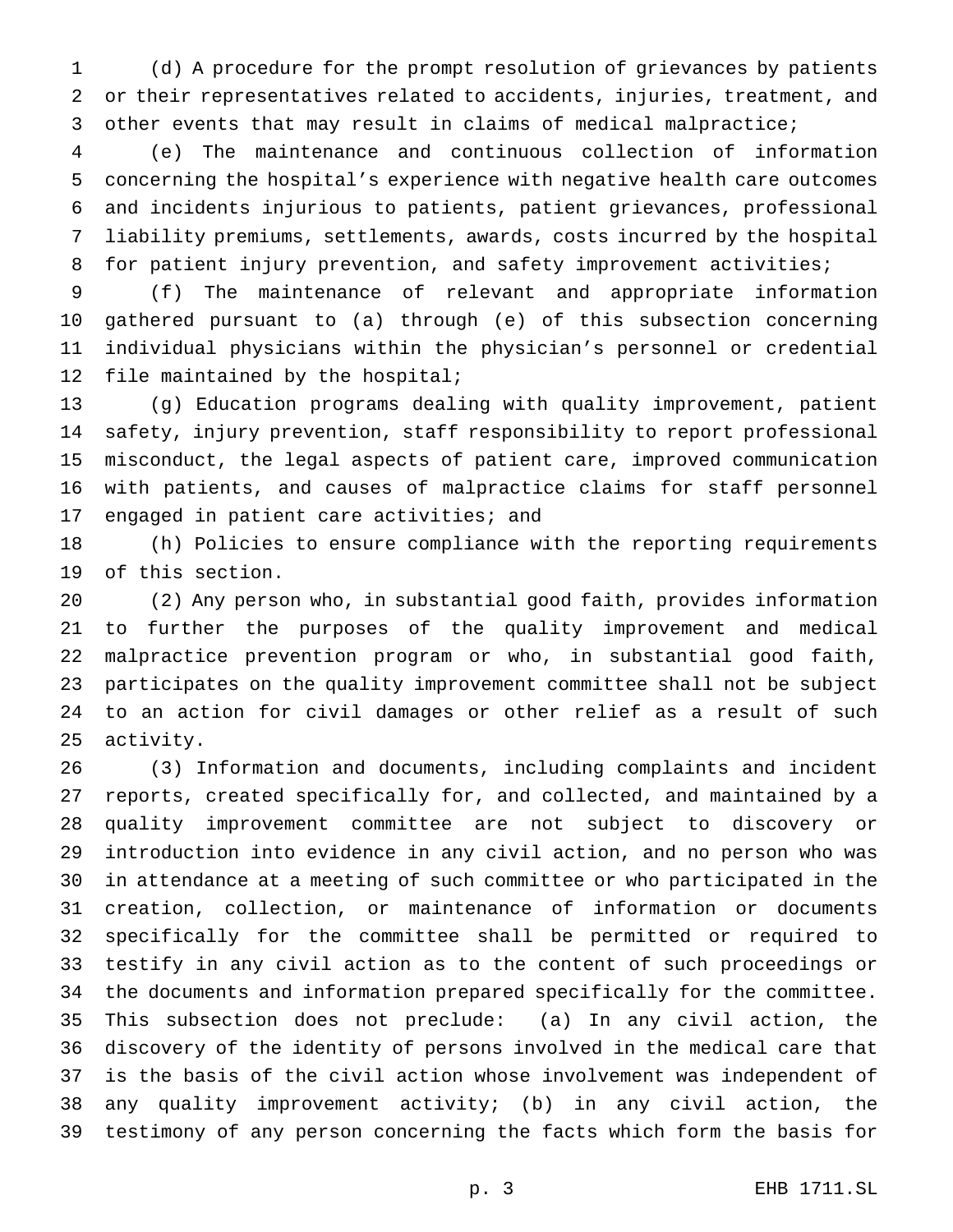the institution of such proceedings of which the person had personal knowledge acquired independently of such proceedings; (c) in any civil action by a health care provider regarding the restriction or revocation of that individual's clinical or staff privileges, introduction into evidence information collected and maintained by quality improvement committees regarding such health care provider; (d) in any civil action, disclosure of the fact that staff privileges were terminated or restricted, including the specific restrictions imposed, if any and the reasons for the restrictions; or (e) in any civil action, discovery and introduction into evidence of the patient's medical records required by regulation of the department of health to be made regarding the care and treatment received.

 (4) Each quality improvement committee shall, on at least a semiannual basis, report to the governing board of the hospital in which the committee is located. The report shall review the quality improvement activities conducted by the committee, and any actions taken as a result of those activities.

 (5) The department of health shall adopt such rules as are deemed appropriate to effectuate the purposes of this section.

 (6) The medical quality assurance commission or the board of osteopathic medicine and surgery, as appropriate, may review and audit the records of committee decisions in which a physician's privileges are terminated or restricted. Each hospital shall produce and make accessible to the commission or board the appropriate records and otherwise facilitate the review and audit. Information so gained shall not be subject to the discovery process and confidentiality shall be respected as required by subsection (3) of this section. Failure of a hospital to comply with this subsection is punishable by a civil penalty not to exceed two hundred fifty dollars.

 (7) The department, the joint commission on accreditation of health care organizations, and any other accrediting organization may review 32 and audit the records of a quality improvement committee or peer review committee in connection with their inspection and review of hospitals. 34 Information so obtained shall not be subject to the discovery process, and confidentiality shall be respected as required by subsection (3) of this section. Each hospital shall produce and make accessible to the 37 department the appropriate records and otherwise facilitate the review and audit.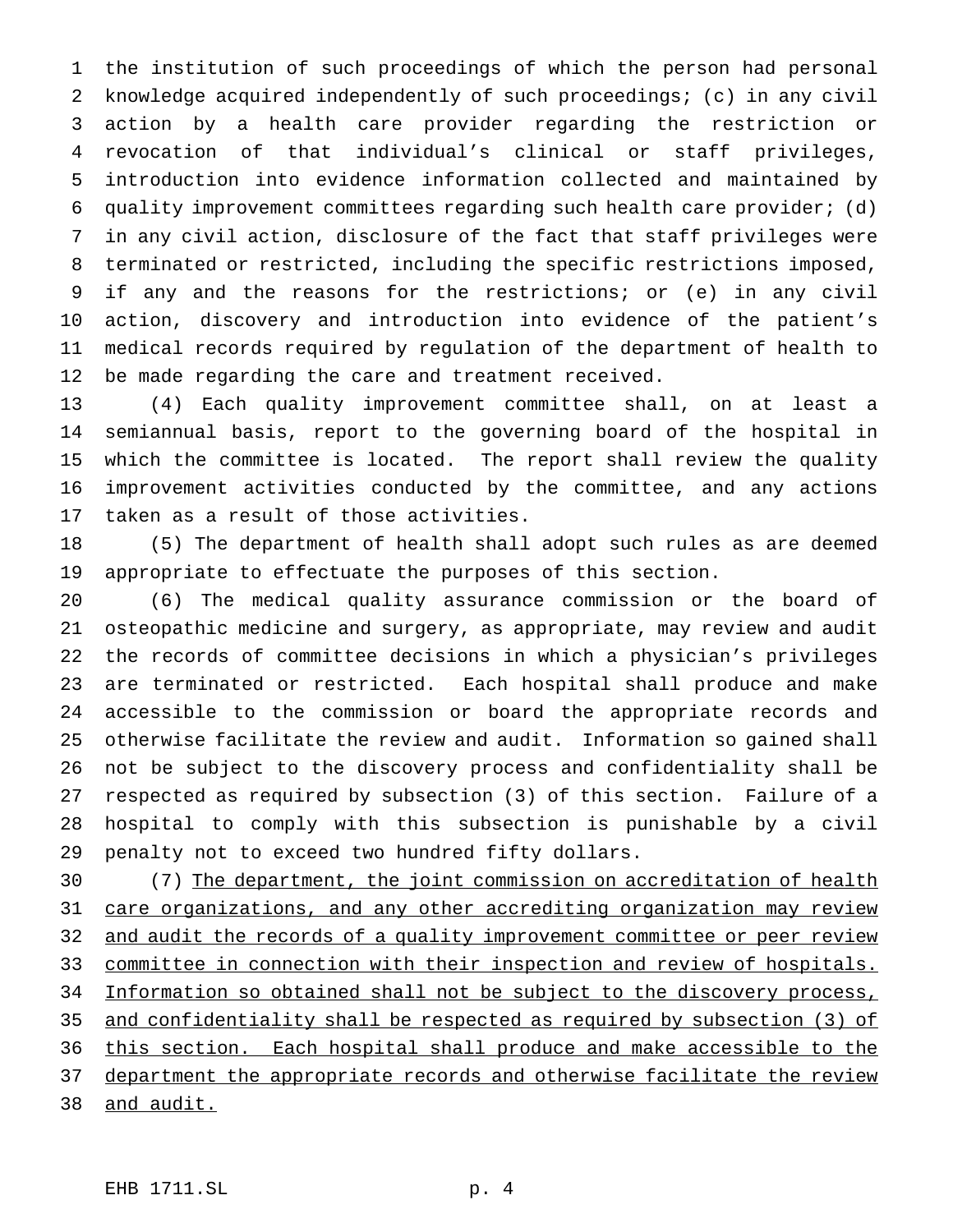(8) Violation of this section shall not be considered negligence per se.

 NEW SECTION. **Sec. 4.** A new section is added to chapter 70.41 RCW to read as follows:

 Every hospital shall post in conspicuous locations a notice of the department's hospital complaint toll-free telephone number. The form of the notice shall be approved by the department.

 **Sec. 5.** RCW 42.17.310 and 1999 c 326 s 3, 1999 c 290 s 1, and 1999 c 215 s 1 are each reenacted and amended to read as follows:

 (1) The following are exempt from public inspection and copying: (a) Personal information in any files maintained for students in public schools, patients or clients of public institutions or public health agencies, or welfare recipients.

 (b) Personal information in files maintained for employees, appointees, or elected officials of any public agency to the extent that disclosure would violate their right to privacy.

 (c) Information required of any taxpayer in connection with the assessment or collection of any tax if the disclosure of the information to other persons would (i) be prohibited to such persons by RCW 84.08.210, 82.32.330, 84.40.020, or 84.40.340 or (ii) violate the taxpayer's right to privacy or result in unfair competitive disadvantage to the taxpayer.

 (d) Specific intelligence information and specific investigative records compiled by investigative, law enforcement, and penology agencies, and state agencies vested with the responsibility to discipline members of any profession, the nondisclosure of which is essential to effective law enforcement or for the protection of any person's right to privacy.

 (e) Information revealing the identity of persons who are witnesses to or victims of crime or who file complaints with investigative, law enforcement, or penology agencies, other than the public disclosure commission, if disclosure would endanger any person's life, physical safety, or property. If at the time a complaint is filed the complainant, victim or witness indicates a desire for disclosure or nondisclosure, such desire shall govern. However, all complaints filed with the public disclosure commission about any elected official or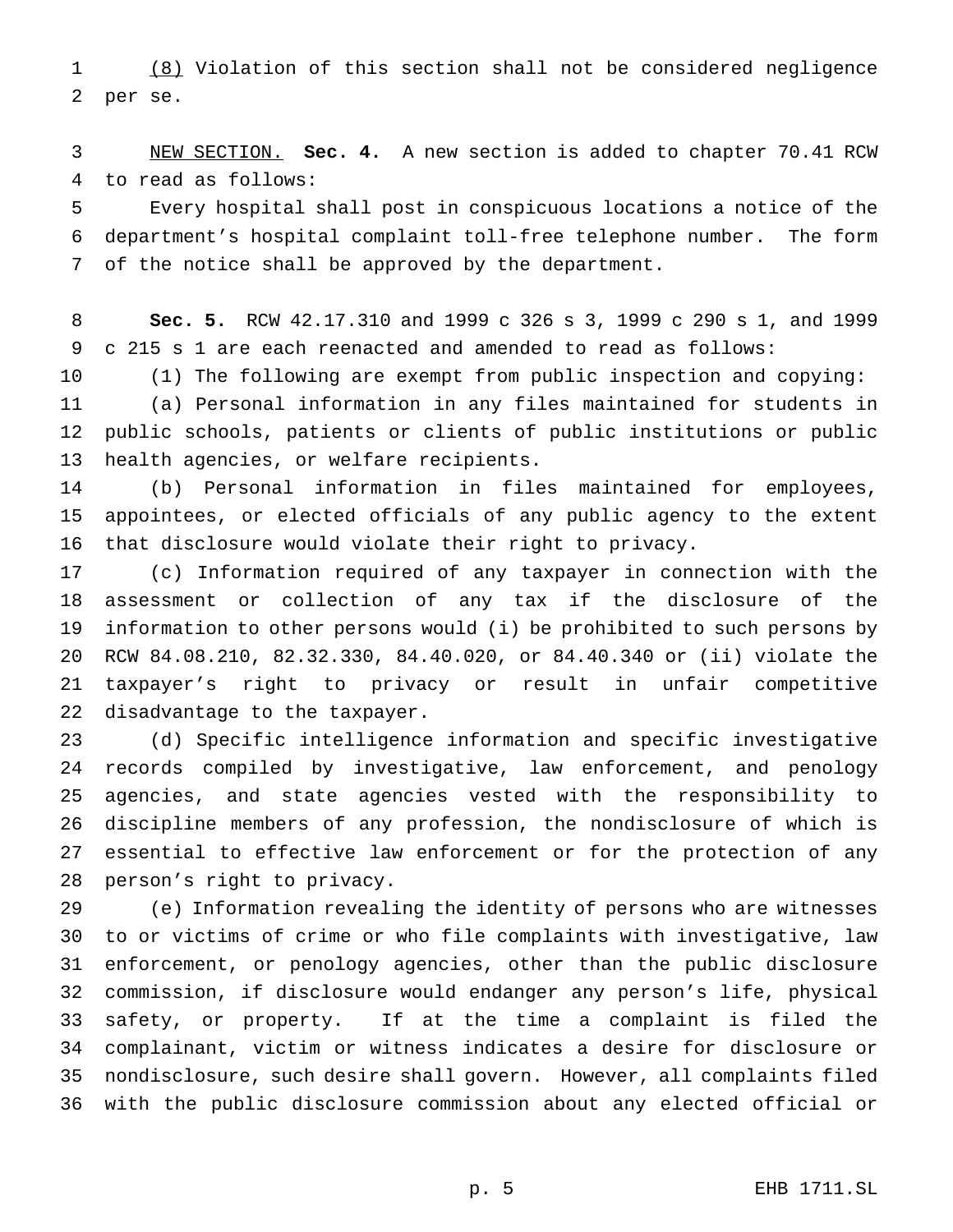candidate for public office must be made in writing and signed by the complainant under oath.

 (f) Test questions, scoring keys, and other examination data used to administer a license, employment, or academic examination.

 (g) Except as provided by chapter 8.26 RCW, the contents of real estate appraisals, made for or by any agency relative to the acquisition or sale of property, until the project or prospective sale is abandoned or until such time as all of the property has been acquired or the property to which the sale appraisal relates is sold, but in no event shall disclosure be denied for more than three years after the appraisal.

 (h) Valuable formulae, designs, drawings, computer source code or object code, and research data obtained by any agency within five years of the request for disclosure when disclosure would produce private gain and public loss.

 (i) Preliminary drafts, notes, recommendations, and intra-agency memorandums in which opinions are expressed or policies formulated or recommended except that a specific record shall not be exempt when publicly cited by an agency in connection with any agency action.

 (j) Records which are relevant to a controversy to which an agency is a party but which records would not be available to another party under the rules of pretrial discovery for causes pending in the superior courts.

 (k) Records, maps, or other information identifying the location of archaeological sites in order to avoid the looting or depredation of such sites.

 (l) Any library record, the primary purpose of which is to maintain control of library materials, or to gain access to information, which discloses or could be used to disclose the identity of a library user. (m) Financial information supplied by or on behalf of a person,

 firm, or corporation for the purpose of qualifying to submit a bid or proposal for (i) a ferry system construction or repair contract as required by RCW 47.60.680 through 47.60.750 or (ii) highway construction or improvement as required by RCW 47.28.070.

 (n) Railroad company contracts filed prior to July 28, 1991, with the utilities and transportation commission under RCW 81.34.070, except that the summaries of the contracts are open to public inspection and copying as otherwise provided by this chapter.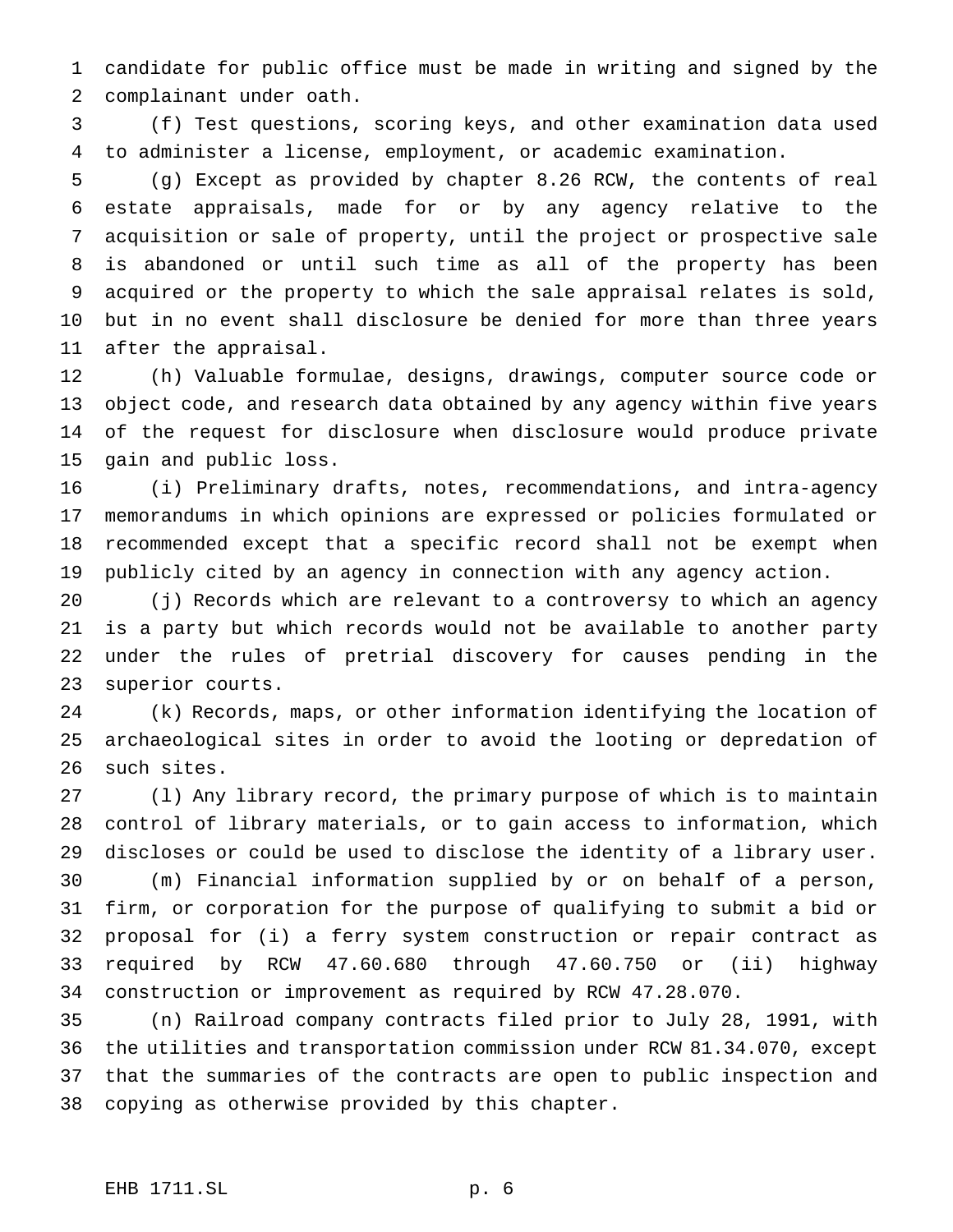(o) Financial and commercial information and records supplied by private persons pertaining to export services provided pursuant to chapter 43.163 RCW and chapter 53.31 RCW, and by persons pertaining to export projects pursuant to RCW 43.23.035.

 (p) Financial disclosures filed by private vocational schools under chapters 28B.85 and 28C.10 RCW.

 (q) Records filed with the utilities and transportation commission or attorney general under RCW 80.04.095 that a court has determined are confidential under RCW 80.04.095.

 (r) Financial and commercial information and records supplied by businesses or individuals during application for loans or program services provided by chapters 43.163, 43.160, 43.330, and 43.168 RCW, or during application for economic development loans or program services provided by any local agency.

 (s) Membership lists or lists of members or owners of interests of units in timeshare projects, subdivisions, camping resorts, condominiums, land developments, or common-interest communities affiliated with such projects, regulated by the department of licensing, in the files or possession of the department.

 (t) All applications for public employment, including the names of applicants, resumes, and other related materials submitted with respect to an applicant.

 (u) The residential addresses and residential telephone numbers of employees or volunteers of a public agency which are held by the agency in personnel records, employment or volunteer rosters, or mailing lists of employees or volunteers.

 (v) The residential addresses and residential telephone numbers of the customers of a public utility contained in the records or lists held by the public utility of which they are customers, except that this information may be released to the division of child support or the agency or firm providing child support enforcement for another state under Title IV-D of the federal social security act, for the establishment, enforcement, or modification of a support order.

 (w)(i) The federal social security number of individuals governed under chapter 18.130 RCW maintained in the files of the department of health, except this exemption does not apply to requests made directly to the department from federal, state, and local agencies of government, and national and state licensing, credentialing, investigatory, disciplinary, and examination organizations; (ii) the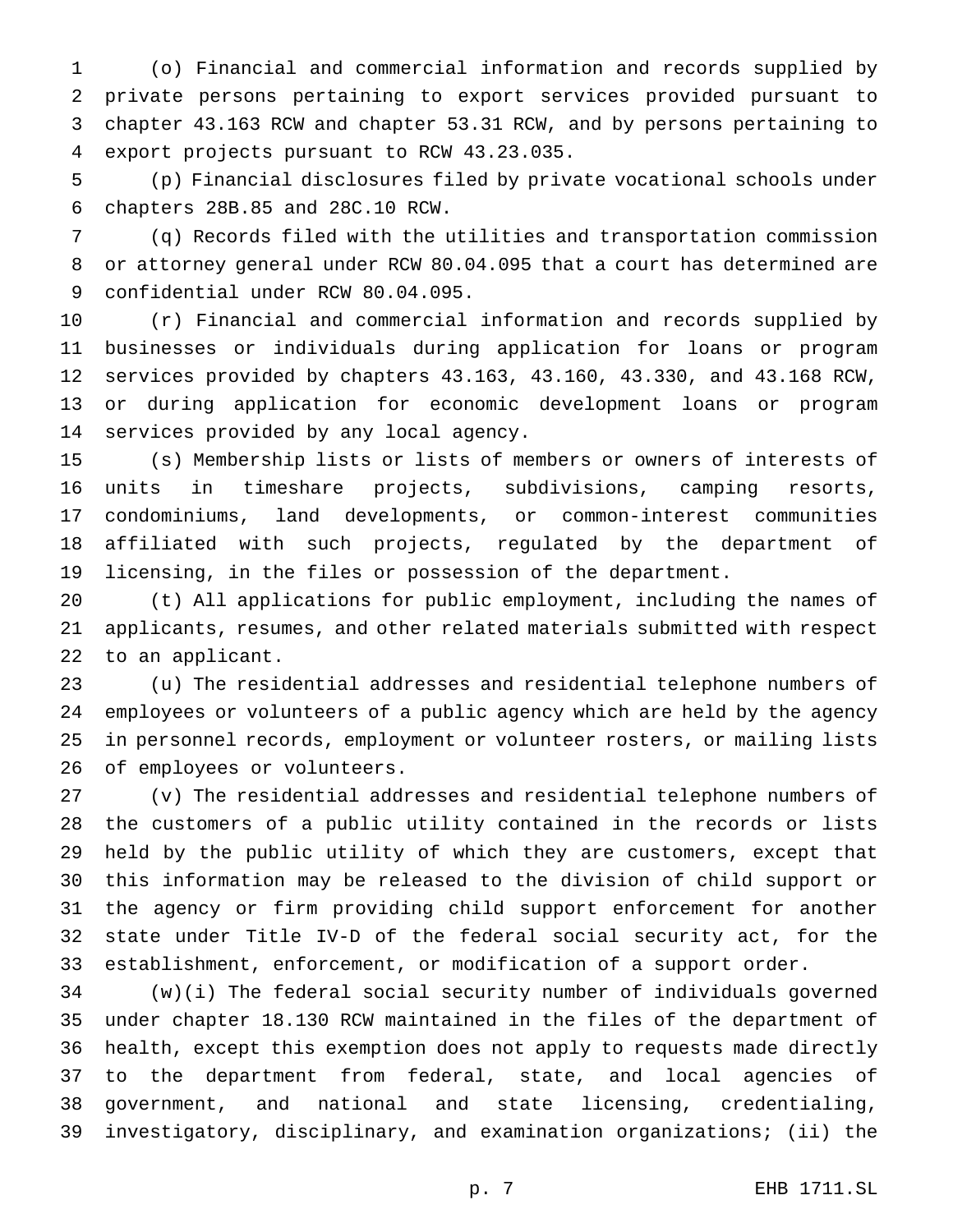current residential address and current residential telephone number of a health care provider governed under chapter 18.130 RCW maintained in the files of the department, if the provider requests that this information be withheld from public inspection and copying, and provides to the department an accurate alternate or business address and business telephone number. On or after January 1, 1995, the current residential address and residential telephone number of a health care provider governed under RCW 18.130.140 maintained in the files of the department shall automatically be withheld from public inspection and copying unless the provider specifically requests the information be released, and except as provided for under RCW 42.17.260(9).

 (x) Information obtained by the board of pharmacy as provided in RCW 69.45.090.

 (y) Information obtained by the board of pharmacy or the department of health and its representatives as provided in RCW 69.41.044, 69.41.280, and 18.64.420.

 (z) Financial information, business plans, examination reports, and any information produced or obtained in evaluating or examining a business and industrial development corporation organized or seeking certification under chapter 31.24 RCW.

 (aa) Financial and commercial information supplied to the state investment board by any person when the information relates to the investment of public trust or retirement funds and when disclosure would result in loss to such funds or in private loss to the providers of this information.

 (bb) Financial and valuable trade information under RCW 51.36.120. (cc) Client records maintained by an agency that is a domestic violence program as defined in RCW 70.123.020 or 70.123.075 or a rape crisis center as defined in RCW 70.125.030.

 (dd) Information that identifies a person who, while an agency employee: (i) Seeks advice, under an informal process established by the employing agency, in order to ascertain his or her rights in connection with a possible unfair practice under chapter 49.60 RCW against the person; and (ii) requests his or her identity or any identifying information not be disclosed.

 (ee) Investigative records compiled by an employing agency conducting a current investigation of a possible unfair practice under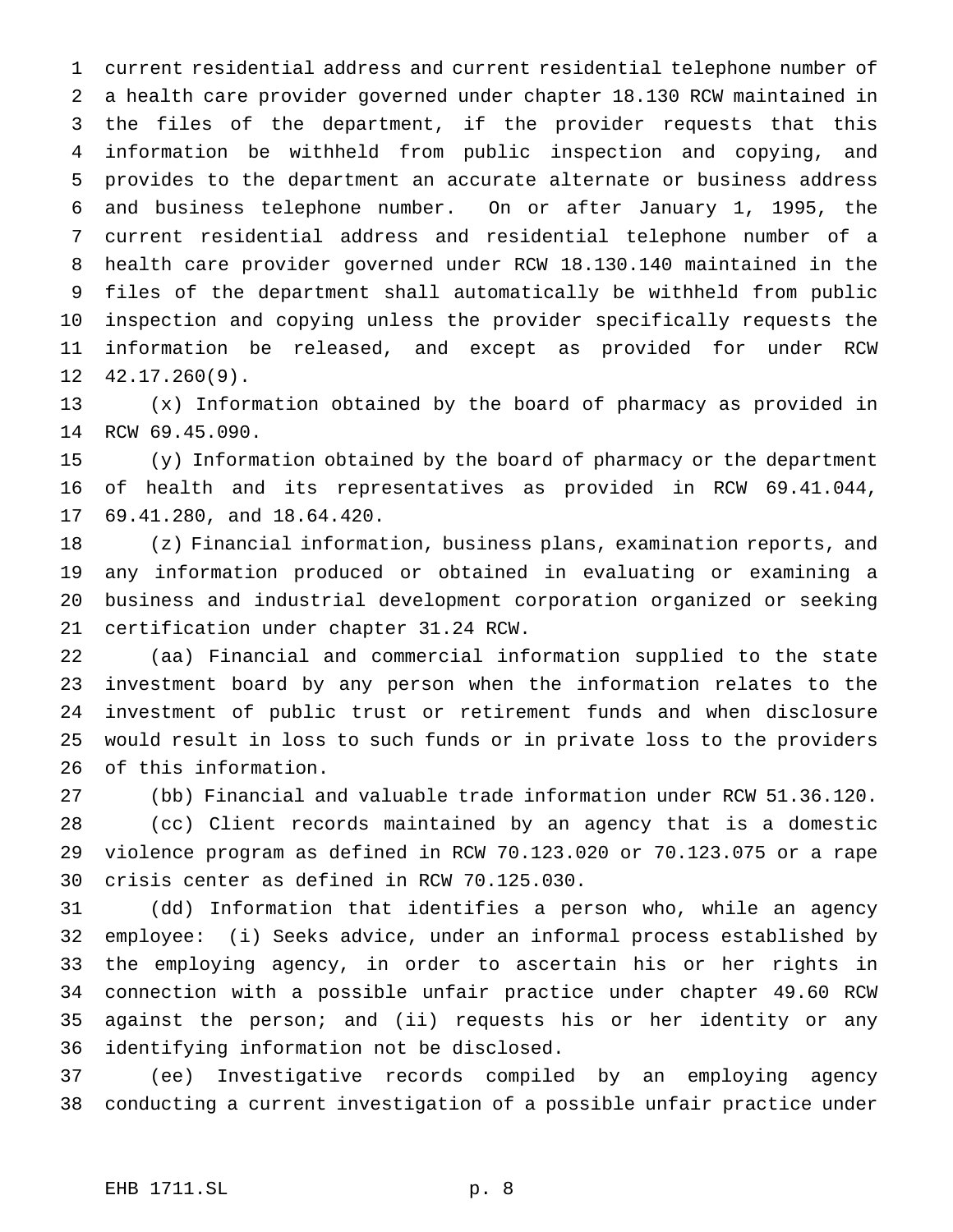chapter 49.60 RCW or of a possible violation of other federal, state, or local laws prohibiting discrimination in employment.

 (ff) Business related information protected from public inspection and copying under RCW 15.86.110.

 (gg) Financial, commercial, operations, and technical and research information and data submitted to or obtained by the clean Washington center in applications for, or delivery of, program services under chapter 70.95H RCW.

 (hh) Information and documents created specifically for, and collected and maintained by a quality improvement committee pursuant to 11 RCW 43.70.510 or 70.41.200, or by a peer review committee under RCW 12 4.24.250, regardless of which agency is in possession of the information and documents.

 (ii) Personal information in files maintained in a data base created under RCW 43.07.360.

 (jj) Financial and commercial information requested by the public stadium authority from any person or organization that leases or uses the stadium and exhibition center as defined in RCW 36.102.010.

 (kk) Names of individuals residing in emergency or transitional housing that are furnished to the department of revenue or a county assessor in order to substantiate a claim for property tax exemption under RCW 84.36.043.

 (ll) The names, residential addresses, residential telephone numbers, and other individually identifiable records held by an agency in relation to a vanpool, carpool, or other ride-sharing program or service. However, these records may be disclosed to other persons who apply for ride-matching services and who need that information in order to identify potential riders or drivers with whom to share rides.

 (mm) The personally identifying information of current or former participants or applicants in a paratransit or other transit service operated for the benefit of persons with disabilities or elderly persons.

 (nn) The personally identifying information of persons who acquire and use transit passes and other fare payment media including, but not limited to, stored value smart cards and magnetic strip cards, except that an agency may disclose this information to a person, employer, educational institution, or other entity that is responsible, in whole or in part, for payment of the cost of acquiring or using a transit pass or other fare payment media, or to the news media when reporting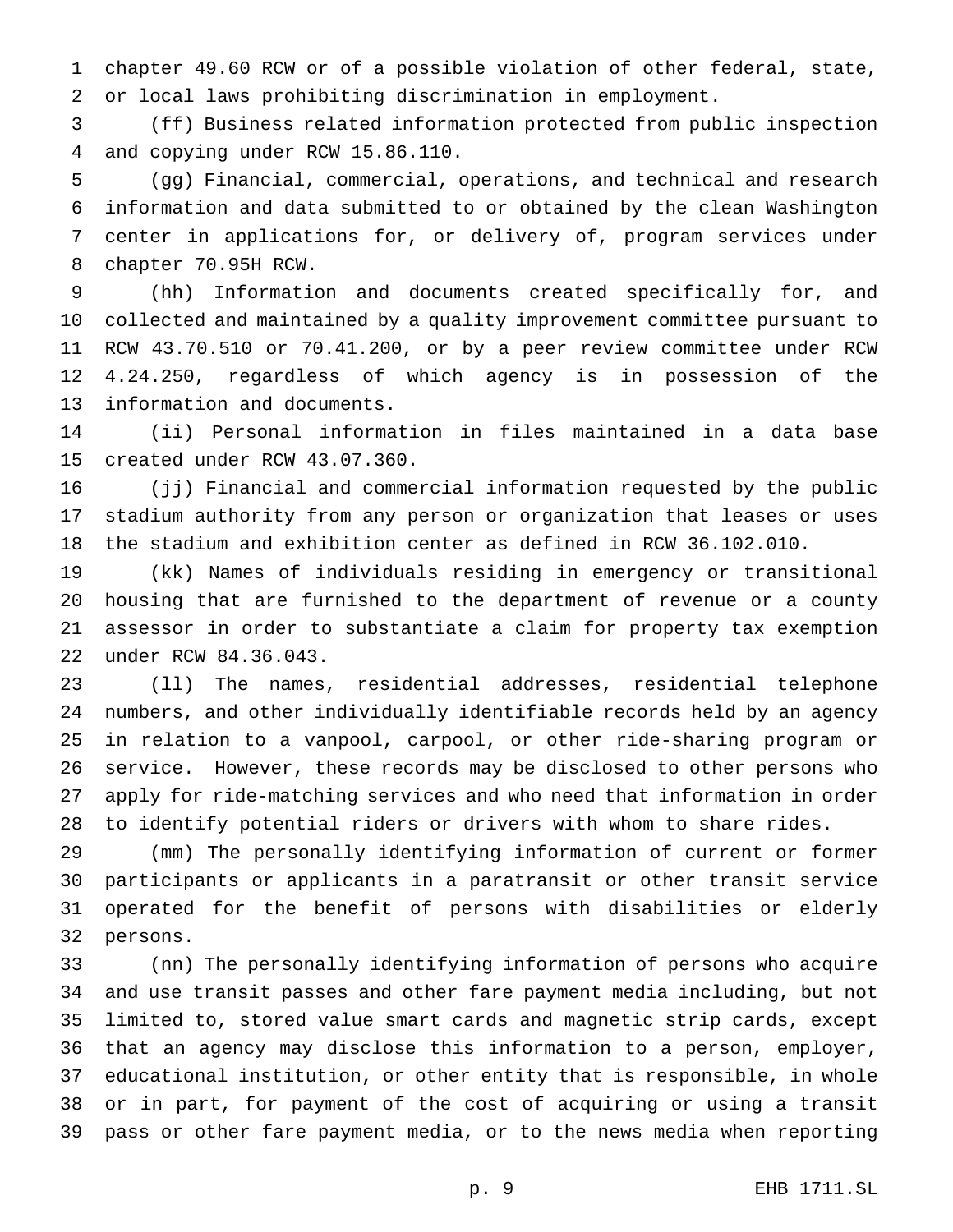on public transportation or public safety. This information may also be disclosed at the agency's discretion to governmental agencies or groups concerned with public transportation or public safety.

 (oo) Proprietary financial and commercial information that the submitting entity, with review by the department of health, specifically identifies at the time it is submitted and that is provided to or obtained by the department of health in connection with an application for, or the supervision of, an antitrust exemption sought by the submitting entity under RCW 43.72.310. If a request for such information is received, the submitting entity must be notified of the request. Within ten business days of receipt of the notice, the submitting entity shall provide a written statement of the continuing need for confidentiality, which shall be provided to the requester. Upon receipt of such notice, the department of health shall continue to treat information designated under this section as exempt from disclosure. If the requester initiates an action to compel disclosure under this chapter, the submitting entity must be joined as a party to demonstrate the continuing need for confidentiality.

 (pp) Records maintained by the board of industrial insurance appeals that are related to appeals of crime victims' compensation claims filed with the board under RCW 7.68.110.

 (qq) Financial and commercial information supplied by or on behalf of a person, firm, corporation, or entity under chapter 28B.95 RCW relating to the purchase or sale of tuition units and contracts for the purchase of multiple tuition units.

 (rr) Any records of investigative reports prepared by any state, county, municipal, or other law enforcement agency pertaining to sex offenses contained in chapter 9A.44 RCW or sexually violent offenses as defined in RCW 71.09.020, which have been transferred to the Washington association of sheriffs and police chiefs for permanent electronic retention and retrieval pursuant to RCW 40.14.070(2)(b).

 (2) Except for information described in subsection (1)(c)(i) of this section and confidential income data exempted from public inspection pursuant to RCW 84.40.020, the exemptions of this section are inapplicable to the extent that information, the disclosure of which would violate personal privacy or vital governmental interests, can be deleted from the specific records sought. No exemption may be construed to permit the nondisclosure of statistical information not descriptive of any readily identifiable person or persons.